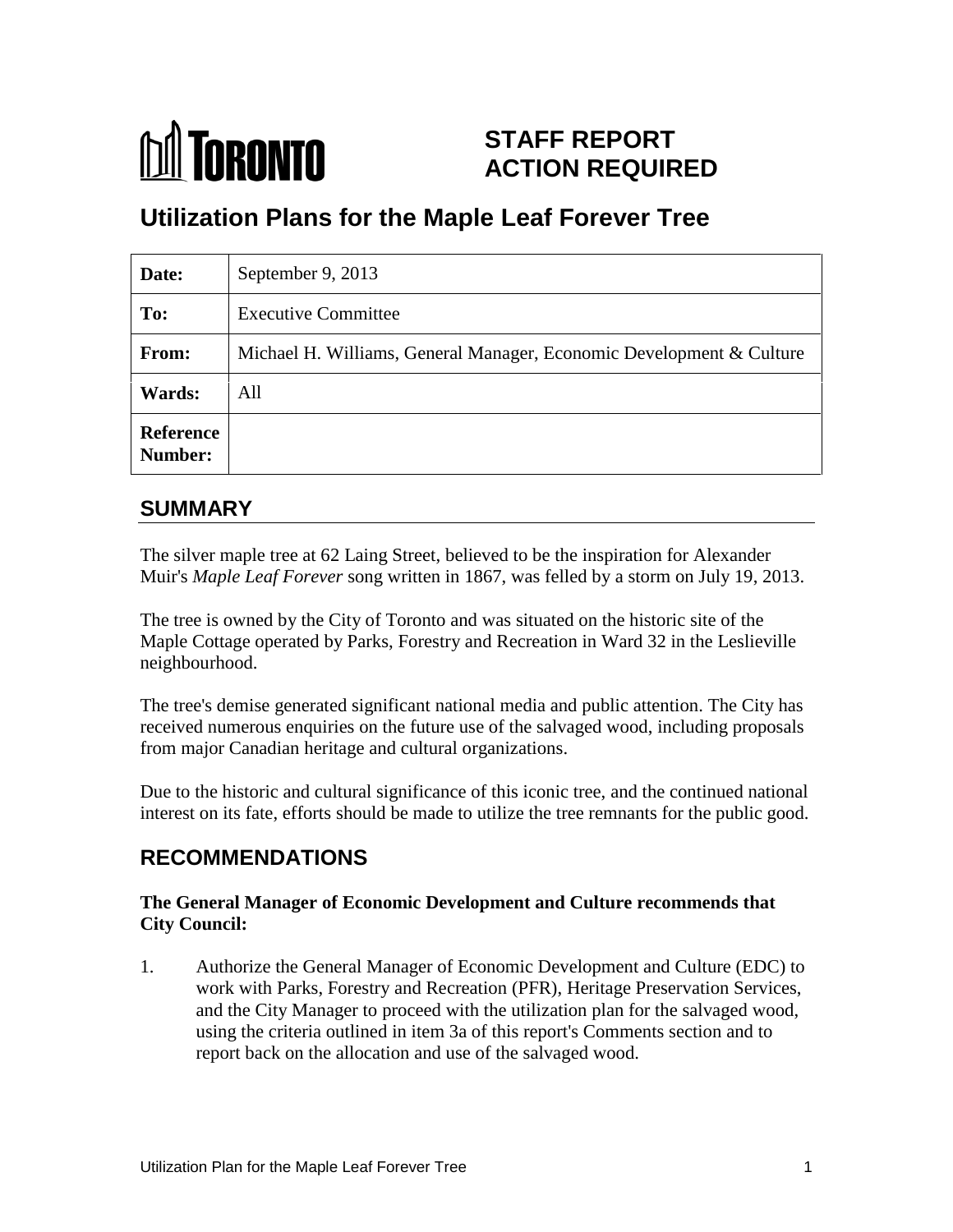- 2. Authorize the General Manager of Economic Development and Culture to develop a business case for a Maple Leaf Forever National Art Competition at a cost of \$150,000 as outlined in item 3b of this report's Comments section, to be included for consideration as part of the 2014 budget process.
- 3. Direct the General Manager of Parks, Forestry and Recreation to work with Heritage Preservation Services to determine the future of the remaining part of the tree on the designated heritage property at 62 Laing Street.

## **Financial Impact**

There are no financial impacts for Recommendations 1 and 3 beyond what has already been approved in the 2013 budget.

The financial impact of Recommendation 2 will be submitted as part of a comprehensive business case being prepared by the General Manager of Economic Development and Culture for consideration through the 2014 budget process. The business case will identify costs and sources of funds of the Maple Leaf Forever National Art Competition. The estimated cost to conduct the art competition is \$150,000.

The Deputy City Manager and Chief Financial Officer has reviewed this report and agree with the financial impact information.

## **DECISION HISTORY**

In 1992, the City of Toronto designated the property at 62 Laing Street under Part IV of the *Ontario Heritage Act* for historical and architectural reasons, including the building on the site, the "Maple Cottage," and the property as the site of the *Maple Leaf Forever* tree. The City has also preserved the legacy of this site and Alexander Muir by creating and maintaining the Maple Leaf Forever Park around the Maple Cottage.

## **ISSUE BACKGROUND**

#### Historical Significance

The silver maple tree at 62 Laing Street is believed to be the inspiration for the song *The Maple Leaf Forever*, written by Alexander Muir in 1867. Muir and his friend George Leslie, for whom Leslieville was named, frequently walked in the area, and the legend is that on one of these walks, a leaf fell from the silver maple and inspired Muir to write the song. *The Maple Leaf Forever*, together with the maple leaf it evokes, has since become a powerful symbol for Canadians.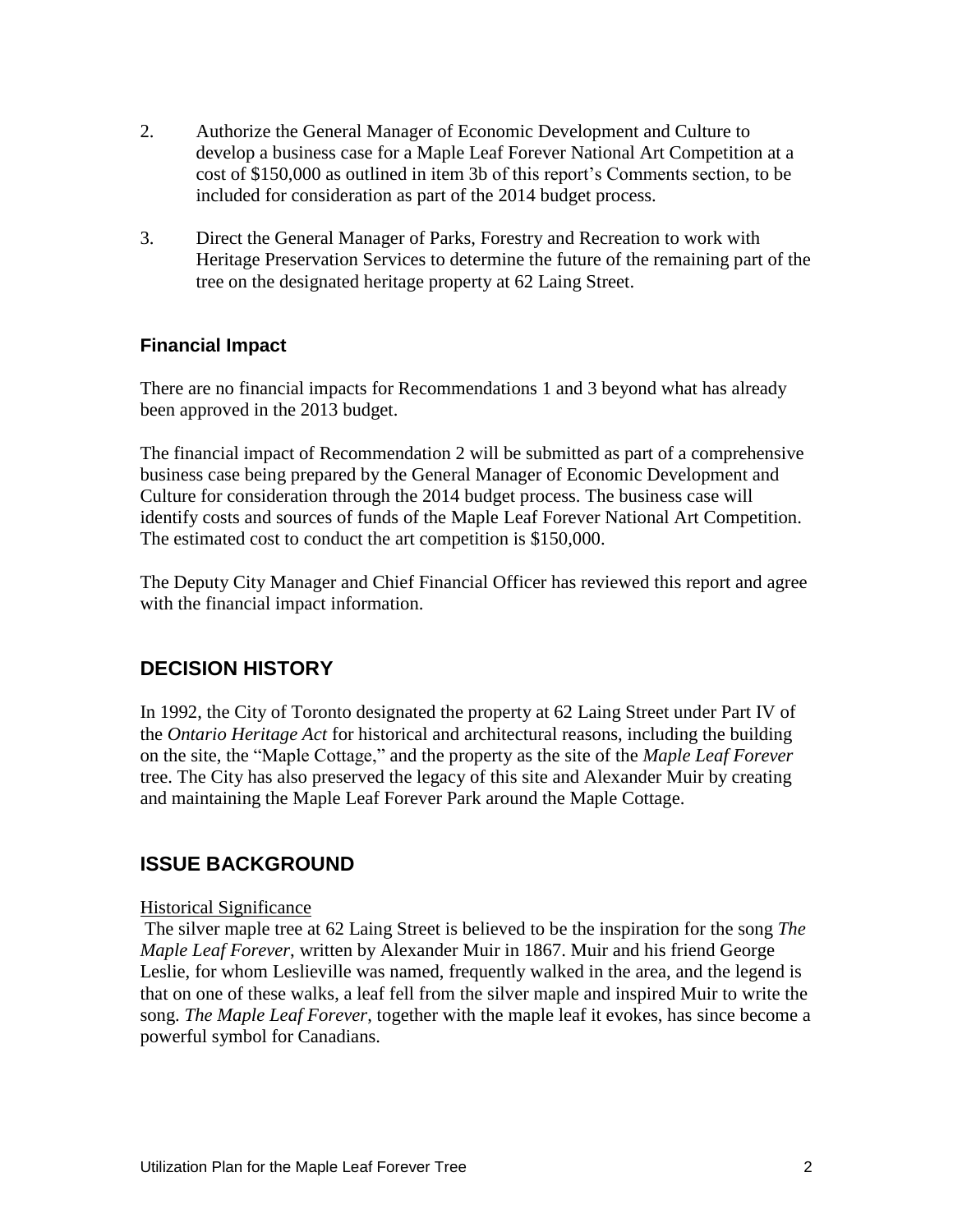The Storm of July  $19<sup>th</sup>$ , 2013

On July 19th a severe weather event, which included very high wind speeds, resulted in more than 1,400 Service Requests being generated to Urban Forestry related to tree failures including Maple Leaf Forever tree. The majority of the tree's crown fell onto the adjacent road and sidewalk.

While clearing the fallen tree to restore service to the street, Urban Forestry staff recognized the significance of this tree and the potential of re-purposing of the wood. They retained the majority of the large wood pieces and this salvaged wood has been stored in an Urban Forestry building. The stem of the tree was left standing. Following further evaluation it was determined that portions of the stem were rotting. On August 28 Urban Forestry removed a portion of that stem to prevent a further collapse of what remained. The current stem stands approximately 4 metres in height.

# **COMMENTS**

The fallen tree attracted national attention, and generated public and stakeholder interest that the wood be re-purposed in a way that commemorates the tree's cultural significance. Given the focus on the tree's value as a cultural asset, PFR asked EDC to manage the process of determining how the remains of the tree should be used, with support from Urban Forestry and Heritage Preservation Services.

## **1. Salvaged Wood and Preservation Efforts**

Urban Forestry staff salvaged 48 logs from the Maple Leaf Forever tree. These varied in size from a 4" x 35" branch to a 41" x 12 ft trunk piece and varied in quality from solid to wood that is severely decayed.

Staff consulted with the wood industry experts including staff from a local sawmill, wood craftspeople and the Ontario Ministry of Natural Resources to ensure that the salvaged wood is preserved until its utilization plan is approved by City Council. Wood, when cut and before it is processed, does degrade approximately 5% per month despite best preservation efforts.

All salvaged wood has been retained and preserved. Even severely decayed wood may have significant value in creating art pieces and the smallest pieces of solid wood can be used for a variety of applications such as pen casings and flag holders.

## **2. Requests for Wood from the Maple Leaf Forever Tree**

EDC has received approximately 200 enquiries and requests for a piece of the Maple Leaf Forever Tree. EDC has been approached by numerous local wood crafts people who have offered to work with the City to create valuable heirloom pieces to commemorate the heritage and cultural value of the living tree.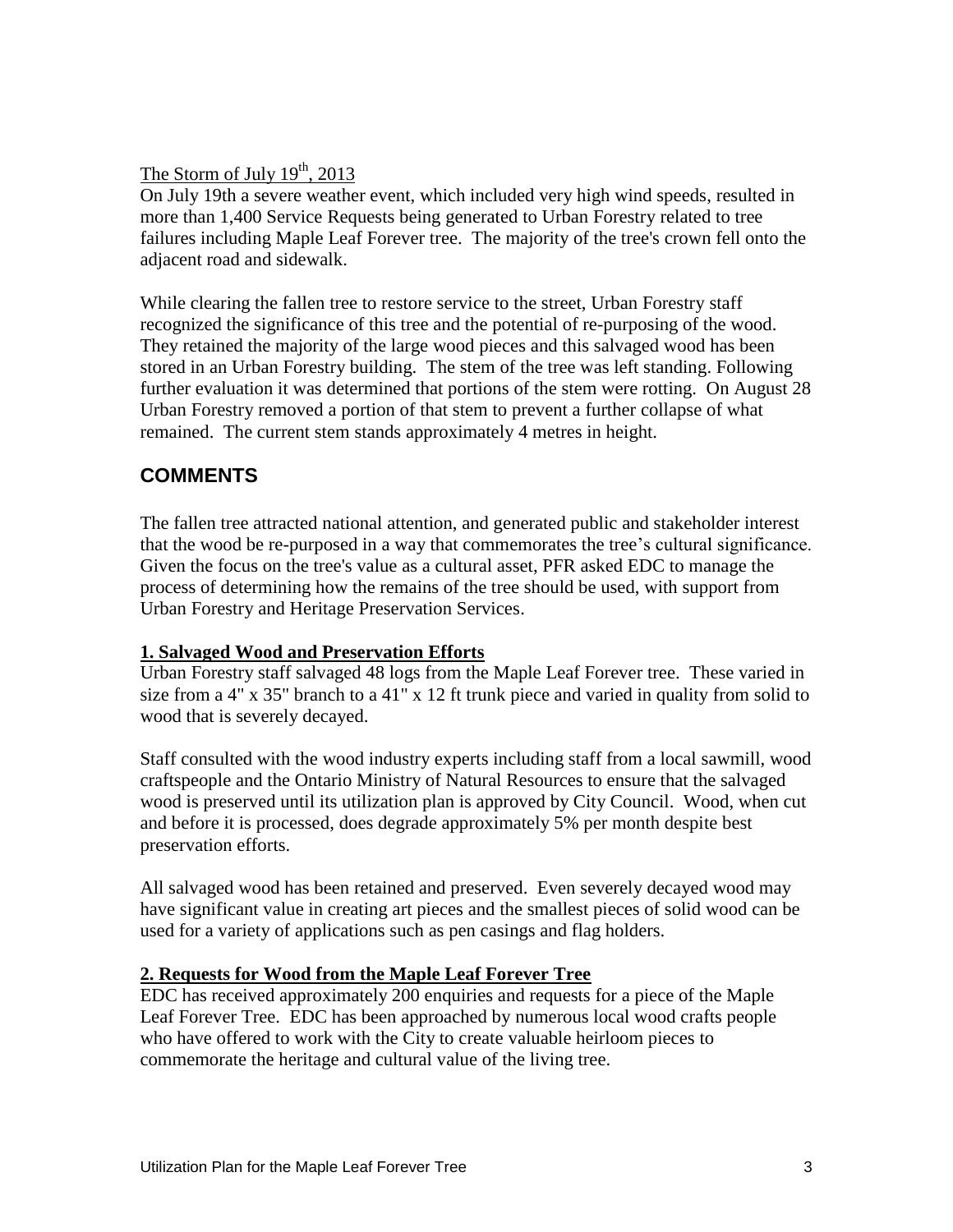EDC staff has reached out into the local Leslieville community regarding the community's desires on potential uses for the wood. City staff and related agencies have been asked for their suggestions on possible uses both in the Toronto community and in City government. EDC staff have also been in contact with provincial and national government officials to ascertain their interest and possible uses.

#### **3. Plan for Utilization**

#### **a. Utilization of the Salvaged Wood**

In keeping with the heritage and cultural significance of the Maple Leaf Forever tree, the following criteria are recommended to evaluate uses for the salvaged wood:

- Items created from the wood will be kept in the public realm to the greatest extent possible except where there may be unique opportunities for public benefit such as creation of awards for civic duty or articles that can be sold to support Toronto urban tree forestry initiatives. No more than 5% of the wood would be used for these type of proposals.
- Proposals for the use of the wood will be prioritized based on the following categories:
	- Uses within the Leslieville community (i.e. at local schools or libraries);
	- Proposals that have a national or provincial significance (i.e. the Pan-Am Games or museums);
	- For applications which have a provincial significance (i.e. display at Queens Park) or from provincial cultural and historical institutions;
	- For applications by Toronto cultural and historical institutions (i.e. Toronto Public Libraries);
	- For applications for use inside the City government (i.e. Council Speaker gavels).

There are currently over 50 requests for appropriate applications which meet the above criteria. EDC is confident that there is adequate wood to fulfill all current requests plus additional future requests that meet the above criteria.

## **b. Utilization of the Remaining Upper Stem**

Urban Forestry staff evaluated the condition of the tree stem and they estimated that the stump is hollow – ranging from an approximate 85% cavity at the top (approximately at 10 ft height) to an approximate 40% cavity at ground level. EDC engaged a tree preservation specialist who confirmed Urban Forestry's initial evaluation.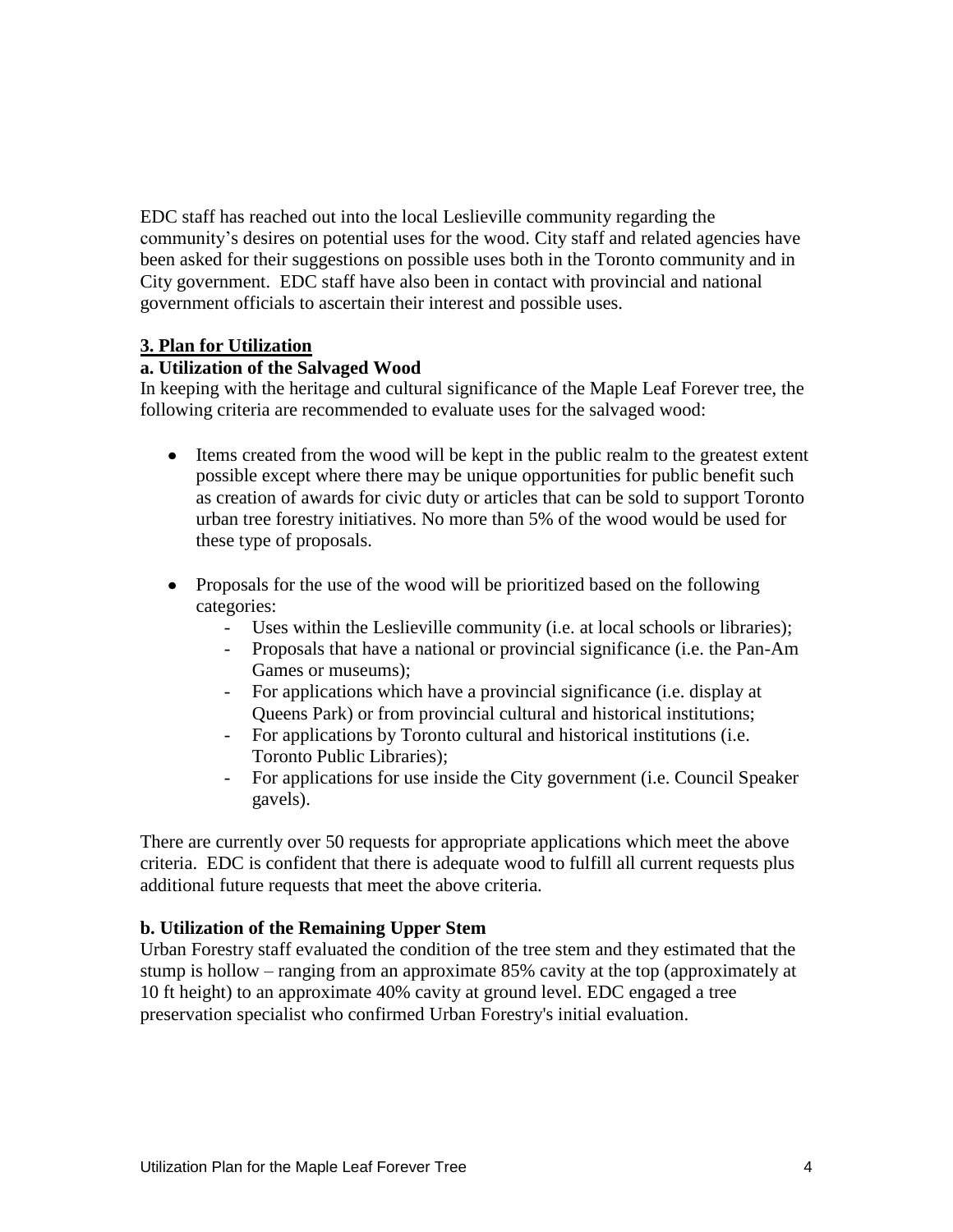EDC staff, with the agreement of PFR, propose that the tree stem be cut with a minimum of 2 feet remaining in the ground and that the removed stem and some of the salvaged wood which has unique artistic features be used in the commissioning of a public art work to reside at the site of the original tree or where best to protect the wood-based art piece from environmental and other conditions.

The public art work would be commissioned through a two-stage open national competition. The completed work would enter the Public Art and Monuments Collection of the City of Toronto upon installation.

There are a number of possible options for the remaining part of the tree trunk. Parks Forestry and Recreation who manage the site will work with Heritage Preservation Services and arborist experts to determine the most appropriate course of action for the remaining parts of the tree.

The duration of a public art competition is approximately six months. Competitions are adjudicated by a qualified independent selection panel with professional expertise in contemporary art and knowledge of the local context.

Due to the timing of this competition, funding is not available in the 2013 Culture budget. Once the amount of usable tree stem is confirmed, City staff, subject to approval in the 2014 Budget will develop and implement a Maple Leaf Forever National Art Competition at a cost of \$150,000.

#### **4. Preservation of the Heritage Value at 62 Laing Street**

The Maple Leaf Forever Tree is an important part of the heritage value of the designated property. Heritage Preservation Services will evaluate the extent to which proposed preservation efforts will conserve the heritage value of the site, and will report to the Toronto Preservation Board and City Council if required.